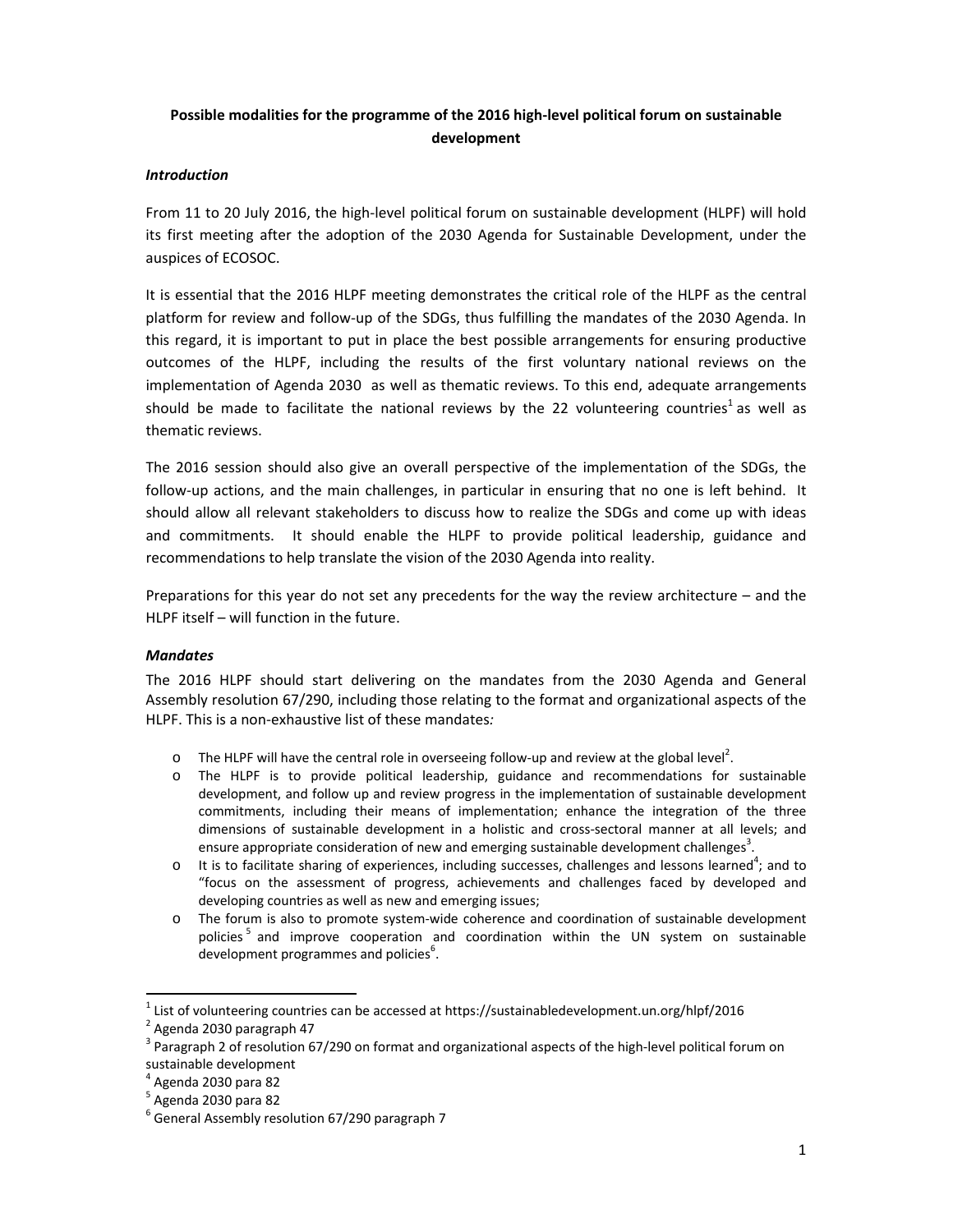Based on these mandates HLPF could include national and thematic reviews, challenges of countries in special situations, means of implementation, science‐policy interface, consideration of sustainable consumption and production and contribution of major groups and other stakeholders. HLPF will also be informed by the SDG progress report and Global Sustainable Development Report and will benefit from regional preparatory processes.

#### *Duration*

The mandated duration of HLPF meetings when convened under the auspices of ECOSOC is eight days, including a three-day ministerial segment<sup>7</sup>. General Assembly resolution 68/1 decided that the high-level segment of ECOSOC would "include the three day ministerial meeting of the HLPF".

### *Theme*

Decision E/2016/L.11 stipulates that the theme of the 2016 HLPF will be "Ensuring that no one is left behind".

### *Format*

In accordance with GA resolution 67/290, the HLPF is chaired by the President of ECOSOC.

### First five days:

The first five days of the HLPF need to carry out the mandates as outlined above and provide space for senior officials from Member States, UN system and major groups and other stakeholders to exchange experiences and lessons learned and hold interactive discussions leading to the HLPF political guidance and recommendations. Various formats will be used for these multi‐stakeholder sessions -- including round tables, town hall meetings, moderated panels and video-link to other locations.

This segment could consist of:

- (i) Opening by the President of ECOSOC and DSG/USG of DESA
- (ii) Where we are in year one of implementation
- (iii) "Ensuring that No One is Left Behind" the theme will be discussed through all 17 SDGs without constituting a precedent for future HLPFs<sup>8</sup>.
- (iv) Sharing of experiences from the national level (e.g. localization of SDGs; institutional change needed to implement the 2030 Agenda and the SDGs, engagement of the highest levels of government and mechanisms to be used to steer implementation, etc.)
- (v) Discussions based on the agreed conclusions from the ECOSOC FfD forum and STI forum<sup>9</sup>
- (vi) Countries in special situations challenges facing these countries in implementation of the 2030 Agenda and the SDGs

<sup>&</sup>lt;sup>7</sup> General Assembly resolution 67/290 paragraph 7<br><sup>8</sup> The possible focus areas could be the following, for example, Access to health, education opportunities, water and other basic services / Economic growth, industry and infrastructure, energy and sustainable consumption and production / Conducive environment for inclusion through empowering women, building peaceful and inclusive societies, fighting inequality and promoting sustainable cities / Food security and

sustainable agriculture, climate action, sustainable oceans and terrestrial ecosystems.<br><sup>9</sup> Depending on the outcome of the discussions in the General Assembly, this segment may discuss relationship between HLPF, ECOSOC FfD forum and STI forum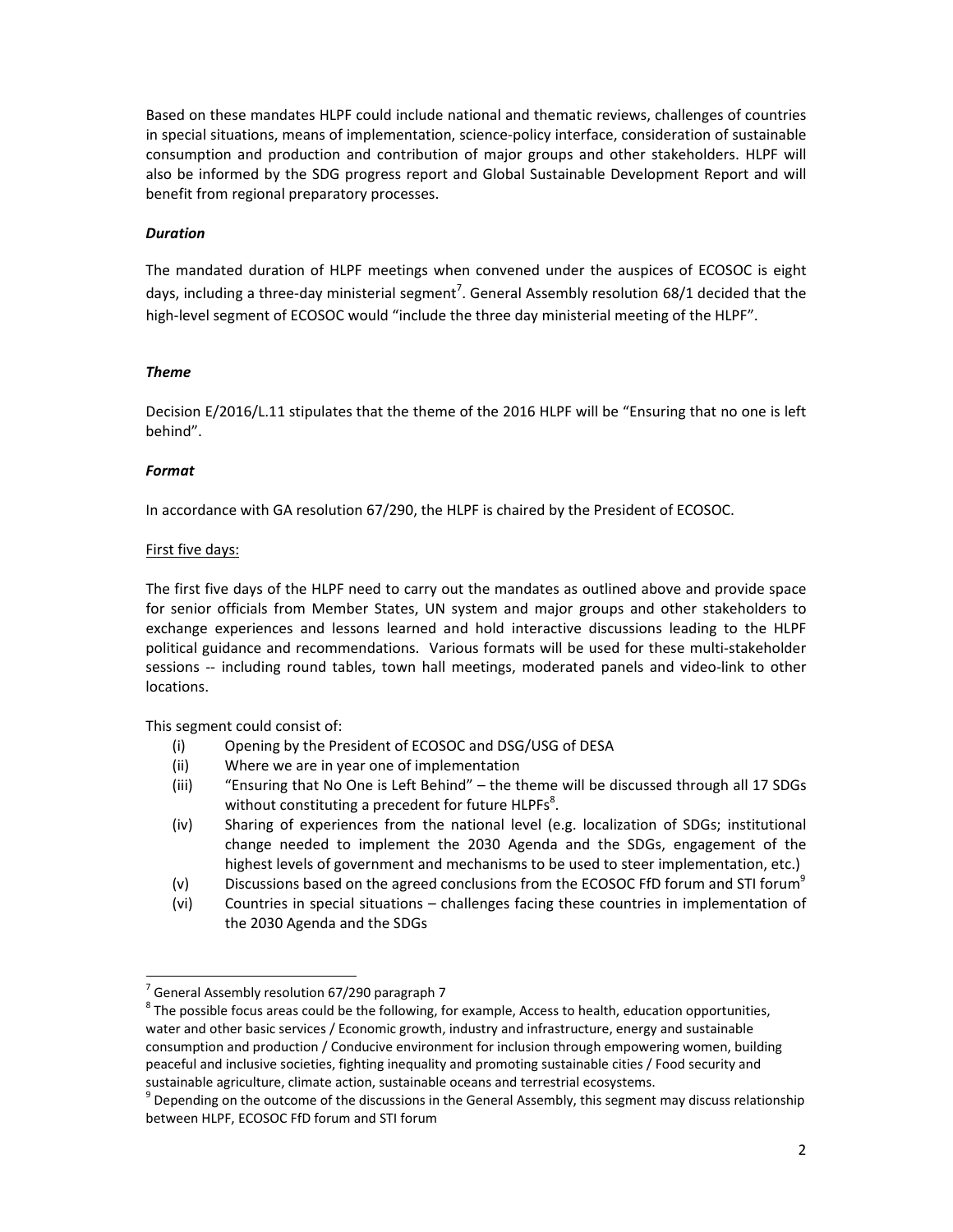- (vii) Science-policy interface importance of science-based policy decisions base on the pilot GSDR
- (viii) New and emerging issues criteria for selecting new and emerging issues
- (ix) Regional perspective inputs from regional sustainable development fora and other relevant regional processes
- (x) Contribution of major groups, other stakeholders and partnerships in support of implementation

#### Ministerial segment

This three‐day segment needs to build on the results of the first five days and bring together the political guidance and recommendations for the implementation of the 2030 Agenda and the SDGs.

The segment could consist of:

- (i) Opening by the President of ECOSOC, PGA and SG
- (ii) Main messages from the five‐day segment key trends and findings
- (iii) National reviews presentation of successes, challenges and lessons learned ‐ Ministerial discussion
- (iv) "Ensuring that No One is Left Behind" what policies are needed to be put in place to leave no one behind including restructuring of institutions, defining national strategies for implementation of the 2030 Agenda, financing, technology facilitation, capacity building
- (v) New and emerging issues looking at long term scenarios to achieve sustainable development
- (vi) Adoption of the Ministerial declaration
- (vii) Closing by the President of ECOSOC

#### *Activities around HLPF*

**Side events** and other related events will be organized by Governments, UN system, IGOs, major groups and other stakeholders.

The **Partnership Exchange<sup>10</sup>**, will be organized by the United Nations Department of Economic and Social Affairs (UN‐DESA) and the United Nations Office for Partnerships (UNOP) and is scheduled to be held on 18 July 2016. It will provide a space for dialogue among multi-stakeholder partnerships and government officials, policy makers, United Nations entities and major groups and other stakeholders, for showcasing the work of multi‐stakeholder partnerships in supporting the achievement of the Sustainable Development Goals, ensuring that no one is left behind in implementation of the 2030 Agenda.

There will be also **different exhibitions** in the neck area in the basement of the UN Headquarters.

**Learning, training and capacity building for sustainable development** will also take place.

#### *Outcome*

General Assembly resolution 67/290 mandated that the HLPF will result in a negotiated ministerial declaration. A summary of the President of ECOSOC can also be envisaged to capture the discussions – including good practices, lessons learned and recommendations‐ in greater details.

<sup>&</sup>lt;sup>10</sup> More information can be found here https://sustainabledevelopment.un.org/hlpf/PartnershipExchange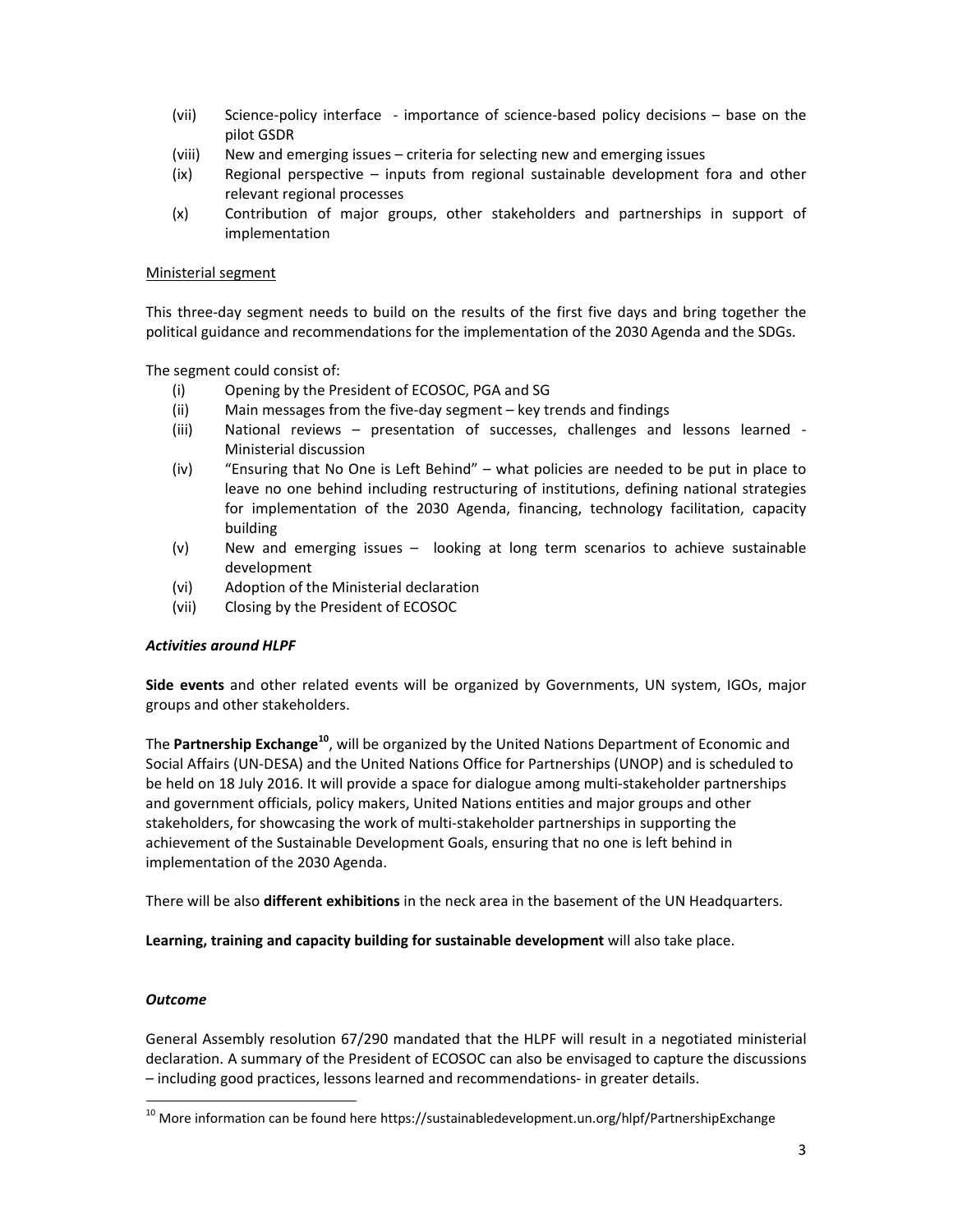### *Participation*

#### States

The resolution 67/290 stipulates in paragraph 4 that all meetings of the HLPF will provide for the full and effective participation of all States Members of the United Nations and States members of specialized agencies.

In its paragraph 12, the resolution encourages States to ensure that their participation in the meetings of the HLPF reflect the balanced integration of the social, economic and environmental dimensions of sustainable development from their national perspectives.

### United Nations system

Resolutions 66/288, 67/290 and 70/1 recognise the role and contribution of the UN system in the implementation, follow-up and review of the 2030 Agenda and other sustainable development related agreements. These include United Nations specialised agencies and related organisations and funds, programmes

### Intergovernmental organizations

The contribution of other relevant international organizations, including international financial institutions and multilateral development banks, regional and sub-regional institutions are also recognised by resolutions 66/288, 67/290 and 70/1. The HLPF will be open to participation by intergovernmental organizations with observer status with the General Assembly and with the Economic and Social Council (ECOSOC).

#### Major groups and other stakeholders

Resolutions 67/290 and 70/1 both include a number of provisions that define the engagement of major groups and other stakeholders (MGoS) in the meetings of the HLPF. In accordance with paragraph 15 of resolution 67/290, representatives of the major groups and other relevant stakeholders will be allowed to attend all official meetings of the HLPF; to have access to all official information and documents; to intervene in official meetings; to submit documents and present written and oral contributions; to make recommendations; and to organize side events and round tables, in cooperation with Member States and the Secretariat.

#### *Documentation*

#### Pre‐session documents

- Pilot Global Sustainable Development Report on the theme of the 2016 HLPF
- SDG progress report (to be translated in all official UN languages)

Other inputs

- Reports from regional fora on sustainable development (to be translated in all official UN languages)
- Inputs on the theme of 2016 HLPF by major groups and other stakeholders (to be translated in all official UN languages)
- Reports on national reviews (to be available at the review platform on DESA website) and synthesis of national reviews (to be translated in all official UN languages)
- Inputs from functional commissions of ECOSOC and other intergovernmental bodies and platforms for the thematic review (to be available at the review platform on DESA website)

In‐session documents Draft Ministerial declaration